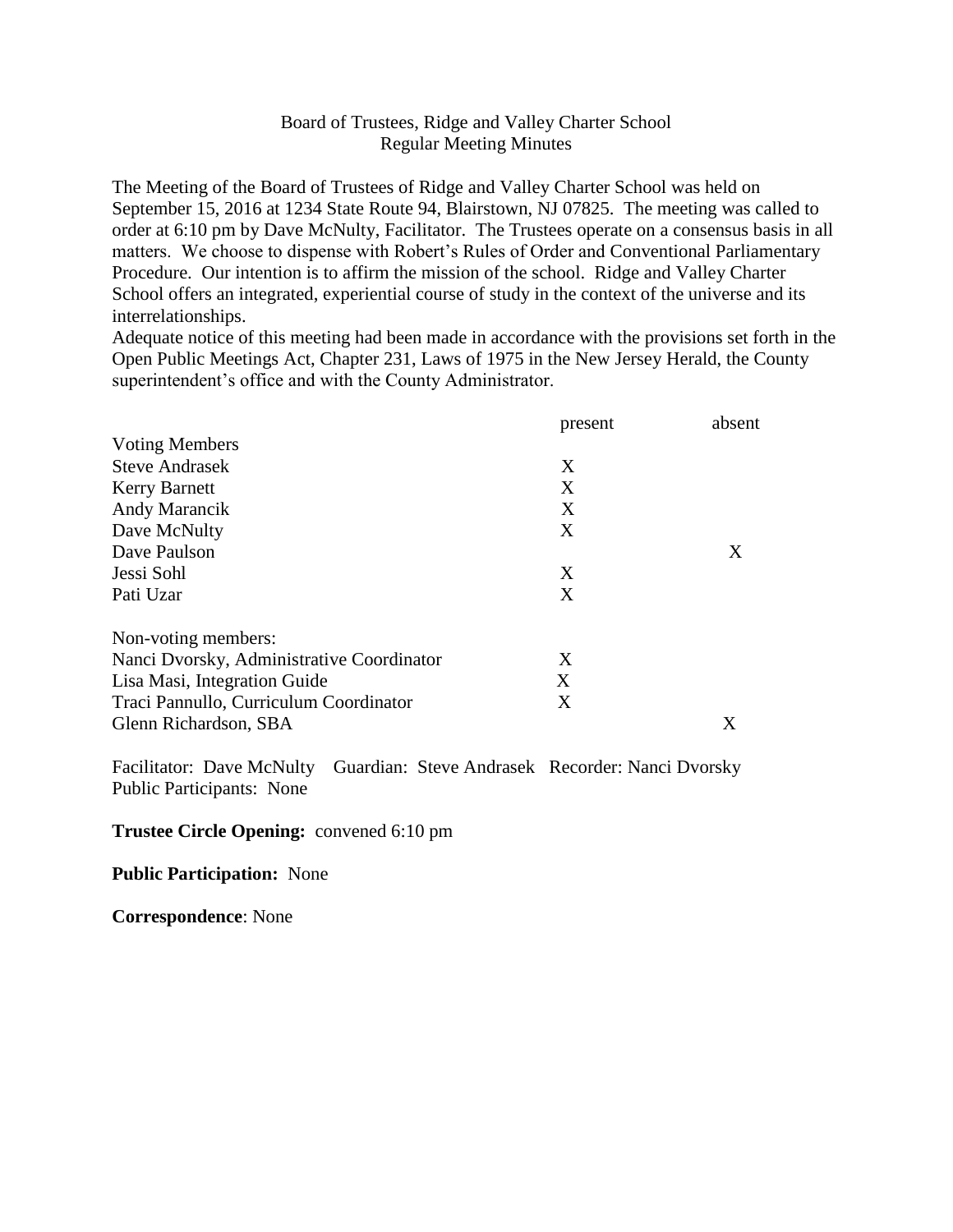# **Leadership Team Updates:**

**Integration Guide Report:** Lisa Masi reported that the she has been working on the classroom libraries, Back to School Night, and the Wednesday morning assembly format and schedule. The Autumn Equinox assembly is Wednesday September  $21<sup>st</sup>$  at 9:00am. Lisa presented the research that she and Kasey Errico (Expedition Coordinator) have been doing regarding staff Wilderness First Aid certification. They propose that beginning next year RVCS hosts a January in house WFA training for the entire staff which would begin on the Thursday prior to the Professional Development Day, in lieu of the Guide/Trustee development, and then continue for the entire next day on Friday. This would take place every other year.

**Curriculum Coordinator Report:** Traci Pannullo gave a 2015-2016 PARCC update and analysis.

**Administrative Coordinator Report:** Nanci Dvorsky reported: She visited the Hope Police Barracks for the yearly meeting with Lieutenant Aiello to have the Memorandum of Agreement Between Law Enforcement and Schools (MOA) signed. She will be attending the annual MOA breakfast meeting on September  $16<sup>th</sup>$ . Enrollment for the 16-17 school year continues with the number of students currently at 126. Nanci participated in a New Jersey Charter School Association conference call on September  $15<sup>th</sup>$ . Governor Christie is proposing five operational changes for charter schools that would not require an update to state statute. If any were passed they would not be in effect until the 2017-2018 school year. Approval of the August 18, 2016 minutes. **Resolution 9.15.16.a** To approve payment of bills in the amount of \$126,537.82 which includes payroll. Approved unanimously. **Resolution 9.15.16.b** To approve a onetime salary increase in the amount of \$5,000 for Kristine Tucker based on her achieving her doctoral degree in October 2016. The increase will be prorated to the date the degree is obtained. Approved unanimously.

### **Business Administrator Report:** No report

### **Committee Reports**

**Parent** No report

**Technology** Traci Pannullo reported that the installation of the new classroom projector systems was nearly complete and she had been receiving feedback from the staff that they are very useful.

**Facilities** Painting of the classroom doors continues, a new flag pole was installed, and the yurt was sold.

**Finance** Steve Andrasek reported that the audit field work was completed on Friday August 19<sup>th</sup>. The committee will continue to meet monthly.

**Communication** The Information Session for interested families is October 6<sup>th</sup> at 6pm.